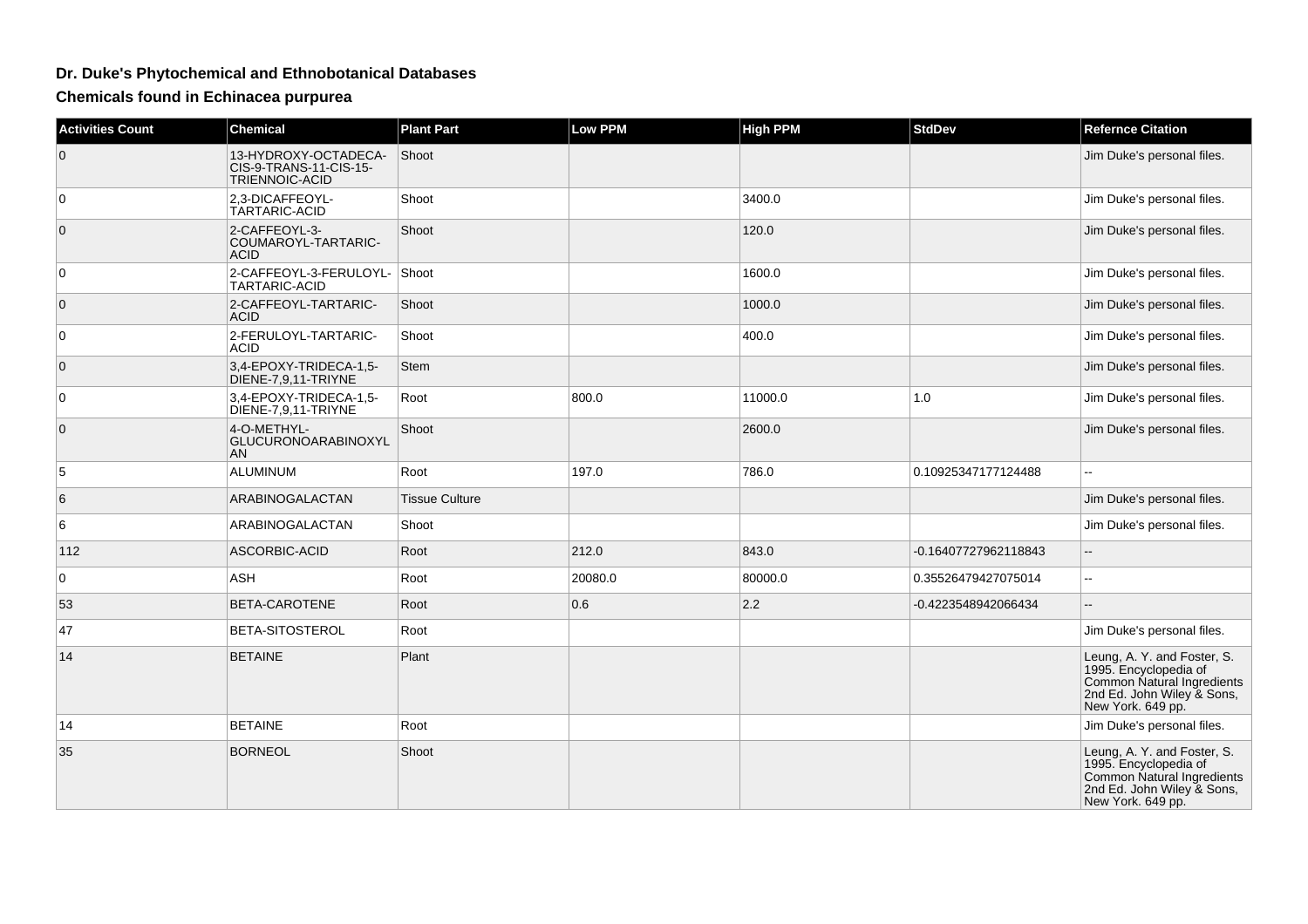| <b>Activities Count</b> | <b>Chemical</b>                     | <b>Plant Part</b> | Low PPM | <b>High PPM</b> | <b>StdDev</b>        | <b>Refernce Citation</b>                                                                                                              |
|-------------------------|-------------------------------------|-------------------|---------|-----------------|----------------------|---------------------------------------------------------------------------------------------------------------------------------------|
| 12                      | BORNYL-ACETATE                      | Shoot             |         |                 |                      | Leung, A. Y. and Foster, S.<br>1995. Encyclopedia of<br>Common Natural Ingredients<br>2nd Ed. John Wiley & Sons,<br>New York. 649 pp. |
| 28                      | <b>CALCIUM</b>                      | Root              | 826.0   | 3290.0          | -0.4504262877394521  |                                                                                                                                       |
| 31                      | <b>CARYOPHYLLENE</b>                | Shoot             |         |                 |                      | Leung, A. Y. and Foster, S.<br>1995. Encyclopedia of<br>Common Natural Ingredients<br>2nd Ed. John Wiley & Sons,<br>New York. 649 pp. |
| 6                       | CARYOPHYLLENE-<br><b>EPOXIDE</b>    | Shoot             |         |                 |                      | Leung, A. Y. and Foster, S.<br>1995. Encyclopedia of<br>Common Natural Ingredients<br>2nd Ed. John Wiley & Sons,<br>New York. 649 pp. |
| $\overline{0}$          | CHICHORIC-ACID                      | Flower            |         |                 |                      | Jim Duke's personal files.                                                                                                            |
| $\overline{0}$          | CHICHORIC-ACID                      | Leaf              |         |                 |                      | Jim Duke's personal files.                                                                                                            |
| $\overline{0}$          | CHICHORIC-ACID                      | Stem              |         |                 |                      | Jim Duke's personal files.                                                                                                            |
| $\overline{0}$          | <b>CHICHORIC-ACID</b>               | Root              |         |                 |                      | Jim Duke's personal files.                                                                                                            |
| $\overline{0}$          | CHICHORIC-ACID-<br>DIMETHYL-ETHER   | Flower            |         |                 |                      | Jim Duke's personal files.                                                                                                            |
| $\overline{0}$          | CHICHORIC-ACID-<br>DIMETHYL-ETHER   | Leaf              |         |                 |                      | Jim Duke's personal files.                                                                                                            |
| $\overline{0}$          | CHICHORIC-ACID-<br>DIMETHYL-ETHER   | <b>Stem</b>       |         |                 |                      | Jim Duke's personal files.                                                                                                            |
| $\overline{0}$          | CHICHORIC-ACID-<br>DIMETHYL-ETHER   | Root              |         |                 |                      | Jim Duke's personal files.                                                                                                            |
| $\overline{0}$          | CHICHORIC-ACID-<br>MONOMETHYL-ETHER | Flower            |         |                 |                      | Jim Duke's personal files.                                                                                                            |
| $\overline{0}$          | CHICHORIC-ACID-<br>MONOMETHYL-ETHER | Leaf              |         |                 |                      | Jim Duke's personal files.                                                                                                            |
| $\overline{0}$          | CHICHORIC-ACID-<br>MONOMETHYL-ETHER | Stem              |         |                 |                      | Jim Duke's personal files.                                                                                                            |
| $\overline{0}$          | CHICHORIC-ACID-<br>MONOMETHYL-ETHER | Root              |         |                 |                      | Jim Duke's personal files.                                                                                                            |
| 24                      | <b>CHROMIUM</b>                     | Root              | 0.5     | 1.9             | -0.18124589408844657 |                                                                                                                                       |
| 14                      | <b>CICHORIC-ACID</b>                | Shoot             |         |                 |                      | Jim Duke's personal files.                                                                                                            |
| 14                      | <b>CICHORIC-ACID</b>                | Root              | 123.0   | 21000.0         |                      | --                                                                                                                                    |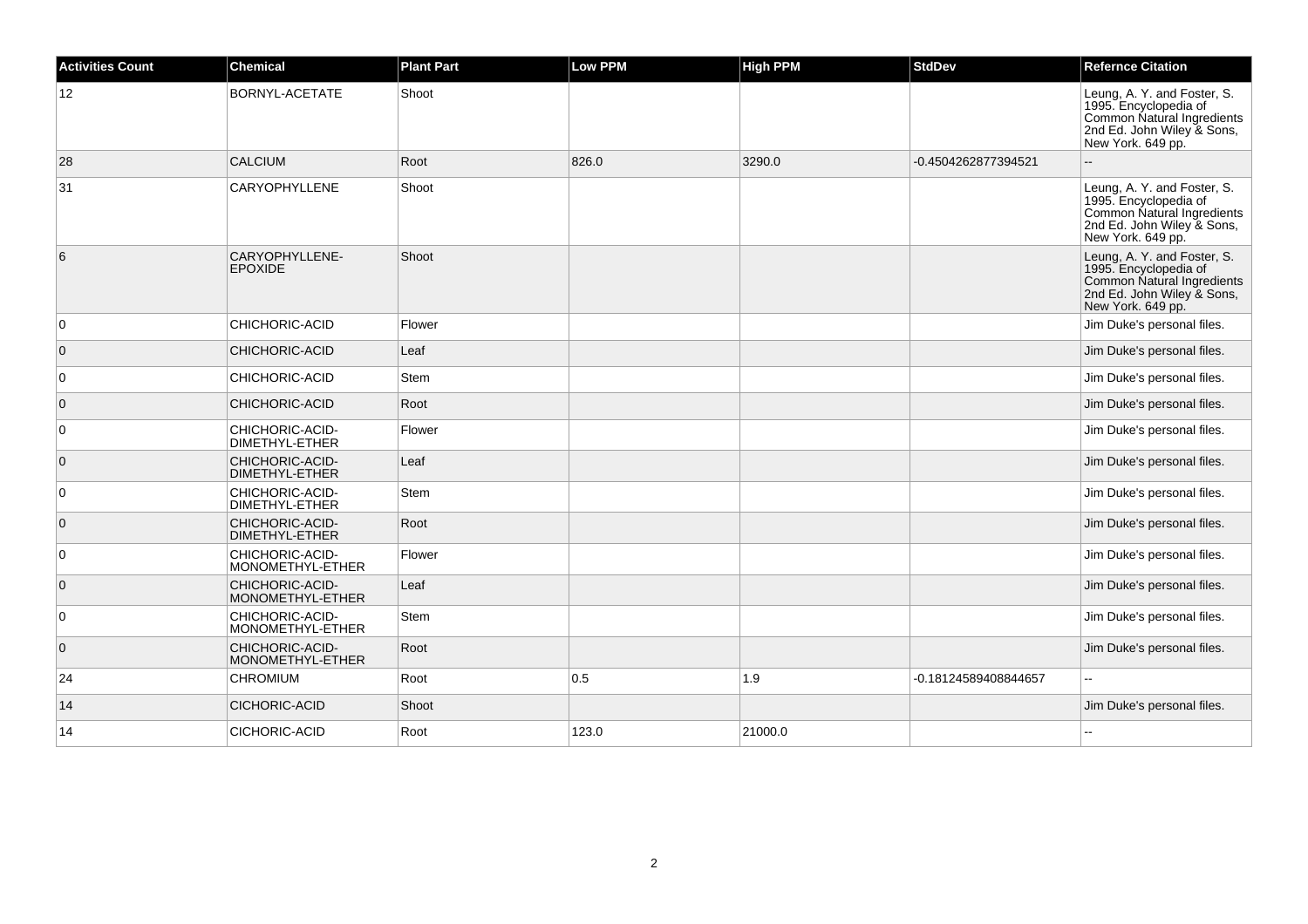| <b>Activities Count</b> | <b>Chemical</b>                                                                      | <b>Plant Part</b> | <b>Low PPM</b> | <b>High PPM</b> | <b>StdDev</b>       | <b>Refernce Citation</b>                                                                                                              |
|-------------------------|--------------------------------------------------------------------------------------|-------------------|----------------|-----------------|---------------------|---------------------------------------------------------------------------------------------------------------------------------------|
| 14                      | CICHORIC-ACID                                                                        | Flower            | 12000.0        | 31000.0         |                     | Leung, A. Y. and Foster, S.<br>1995. Encyclopedia of<br>Common Natural Ingredients<br>2nd Ed. John Wiley & Sons,<br>New York. 649 pp. |
| $\mathbf 0$             | CICHORIENIC-ACID                                                                     | Root              |                |                 |                     | Jim Duke's personal files.                                                                                                            |
| $\mathbf{0}$            | CINNAMOYL-ECHINADIOL                                                                 | Root              |                | 1000.0          |                     | Jim Duke's personal files.                                                                                                            |
| 0                       | CINNAMOYL-<br>ECHINAXANTHOL                                                          | Root              |                | 1000.0          |                     | Jim Duke's personal files.                                                                                                            |
| $\overline{2}$          | <b>COBALT</b>                                                                        | Root              | 4.0            | 14.8            | -0.2239738444132915 |                                                                                                                                       |
| $\mathbf 0$             | CYANIDIN-3-O-(6-O-<br>MALONYL-BETÀ-D-<br>GLUCOPYRANOSIDE)                            | Flower            |                |                 |                     | Jim Duke's personal files.                                                                                                            |
| 5                       | <b>CYANIN</b>                                                                        | Flower            |                |                 |                     | Jim Duke's personal files.                                                                                                            |
| 0                       | DODECA-2,4,8,10-<br>TETRAEN-1-OIC-ACID-<br><b>ISOBUTYLAMIDE</b>                      | Root              |                | 166.7           | $-1.0$              | Jim Duke's personal files.                                                                                                            |
| $\mathbf{0}$            | DODECA-2-TRANS-4-CIS-<br>8,10-DIYNOIC-ACID-<br><b>ISOBUTYLAMIDE</b>                  | Shoot             |                |                 |                     | Jim Duke's personal files.                                                                                                            |
| 0                       | DODECA-2-TRANS-4-CIS-<br>DIENE-8,10-DIYNOIC-ACID-<br>2-METHYL-BUTYLAMIDE             | Root              |                |                 |                     | Jim Duke's personal files.                                                                                                            |
| $\mathbf{0}$            | DODECA-2-TRANS-4-CIS-<br>DIENE-8,10-DIYNOIC-ACID-<br><b>ISOBUTYLAMIDE</b>            | Root              |                |                 |                     | Jim Duke's personal files.                                                                                                            |
| 0                       | DODECA-2-TRANS-4-<br>TRANS-10-TRANS-TRIEN-8-<br>YNOIC-ACID-<br><b>ISOBUTYLAMIDE</b>  | Root              |                |                 |                     | Jim Duke's personal files.                                                                                                            |
| $\mathbf{0}$            | DODECA-2-TRANS-4-<br>TRANS-8-CIS-10-CIS-<br>TETRAENOIC-ACID-<br><b>ISOBUTYLAMIDE</b> | Root              |                |                 |                     | Jim Duke's personal files.                                                                                                            |
| 0                       | DODECA-2-TRANS-4-<br>TRANS-8-CIS-10-CIS-<br>TETRAENOIC-ACID-<br><b>ISOBUTYLAMIDE</b> | Shoot             |                |                 |                     | Jim Duke's personal files.                                                                                                            |
| $\mathbf{0}$            | DODECA-2-TRANS-4-<br>TRANS-8-CIS-TRIENOIC-<br>ACID-ISOBUTYLAMIDE                     | Root              |                |                 |                     | Jim Duke's personal files.                                                                                                            |
| $\Omega$                | DODECA-2-TRANS-4-<br>TRANS-8-CIS-TRIENOIC-<br>ACID-ISOBUTYLAMIDE                     | Shoot             |                |                 |                     | Jim Duke's personal files.                                                                                                            |
| $\mathbf 0$             | DODECA-2-TRANS-4-<br>TRANS-DIENOIC-ACID-<br><b>ISOBUTYLAMIDE</b>                     | Root              |                |                 |                     | Jim Duke's personal files.                                                                                                            |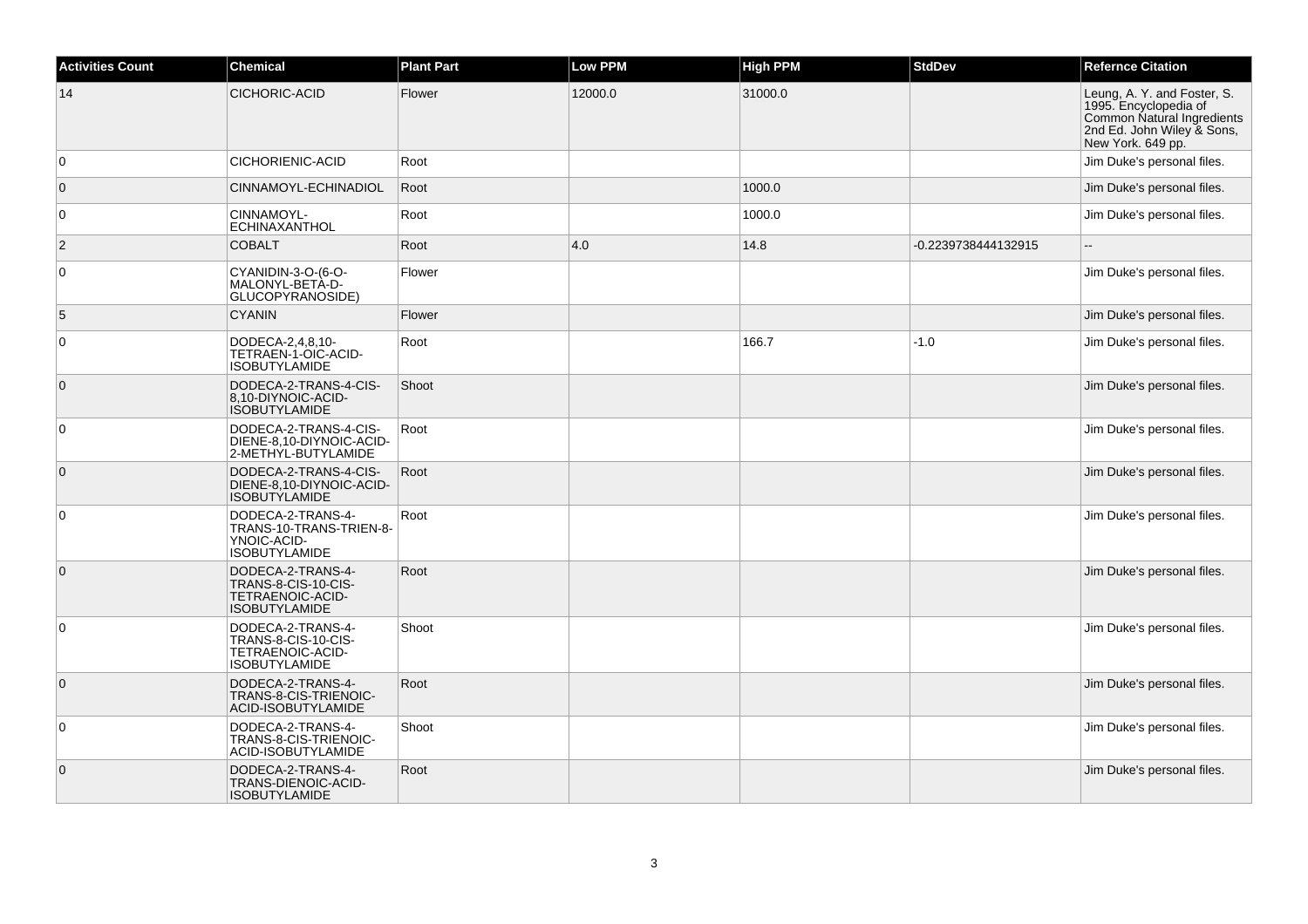| <b>Activities Count</b> | <b>Chemical</b>                                                                             | <b>Plant Part</b>     | <b>Low PPM</b> | <b>High PPM</b> | <b>StdDev</b>      | <b>Refernce Citation</b>                                                                                      |
|-------------------------|---------------------------------------------------------------------------------------------|-----------------------|----------------|-----------------|--------------------|---------------------------------------------------------------------------------------------------------------|
| 0                       | DODECA-2-TRANS-4-<br>TRANS-DIENOIC-ACID-<br><b>ISOBUTYLAMIDE</b>                            | Shoot                 |                |                 |                    | Jim Duke's personal files.                                                                                    |
| $\overline{0}$          | DODECA-2E,4E,8Z,10E/Z-<br><b>TETRAENOIC-ACID-</b><br><b>ISOBUTYLAMIDES</b>                  | Shoot                 |                |                 |                    | Bisset, N.G., ed. 1994.<br>Herbal Drugs and<br>Phytopharmaceuticals. CRC<br>Press. Boca Raton, FL. 566<br>pp. |
| $\overline{0}$          | DODECA-CIS-2-TRANS-4-<br>DIENE-8,10-DIYN-1-OIC-<br>ACID-ISOBUTYLAMIDE                       | Root                  |                | 166.7           | $-1.0$             | Jim Duke's personal files.                                                                                    |
| $\overline{0}$          | DODECA-TRANS-2-CIS-4-<br>DIENE-8,10-DIYNOIC-ACID-<br>2-METHYL-BUTYLAMIDE                    | Root                  |                | 2.8             |                    | Jim Duke's personal files.                                                                                    |
| $\overline{0}$          | DODECA-TRANS-2-CIS-4-<br>DIENE-8,10-DIYNOIC-ACID-<br><b>ISOBUTYLAMIDE</b>                   | Root                  |                | 4.4             | -0.999999999999994 | Jim Duke's personal files.                                                                                    |
| $\mathbf 0$             | DODECA-TRANS-2-TRANS-<br>4-CIS-8-CIS-10-<br>TETRAENOIC-ACID-<br><b>ISOBUTYLAMIDE</b>        | Root                  |                | 16.7            |                    | Jim Duke's personal files.                                                                                    |
| $\overline{0}$          | DODECA-TRANS-2-TRANS- Root<br>4-CIS-8-TRANS-10-<br>TETRAENOIC-ACID-<br><b>ISOBUTYLAMIDE</b> |                       |                | 16.7            |                    | Jim Duke's personal files.                                                                                    |
| $\overline{0}$          | DODECA-TRANS-2-TRANS- Root<br>4-CIS-8-TRIENOIC-ACID-<br><b>ISOBUTYLAMIDE</b>                |                       |                | 2.8             |                    | Jim Duke's personal files.                                                                                    |
| $\mathbf 0$             | DODECA-TRANS-2-TRANS-<br>4-TRANS-10-TRIEN-8-<br>YNOIC-ACID-<br><b>ISOBUTYLAMIDE</b>         | Root                  |                | 1.1             |                    | Jim Duke's personal files.                                                                                    |
| $\overline{0}$          | ECHINACEA-FACTOR-A                                                                          | Root                  |                |                 |                    | Jim Duke's personal files.                                                                                    |
| $\overline{0}$          | ECHINACEA-FACTOR-B                                                                          | Root                  |                |                 |                    | Jim Duke's personal files.                                                                                    |
| $\overline{0}$          | <b>ECHINACEA-</b><br>POLYSACCHARIDE                                                         | <b>Tissue Culture</b> |                |                 |                    | Jim Duke's personal files.                                                                                    |
| $\overline{0}$          | <b>ECHINACEA-</b><br>POLYSACCHARIDE-VII-A                                                   | Root                  |                |                 |                    | Jim Duke's personal files.                                                                                    |
| $\overline{0}$          | ECHINACEA-PURPUREA-<br>POLYSACCHARIDE                                                       | Shoot                 |                |                 |                    | Jim Duke's personal files.                                                                                    |
| $\mathbf 0$             | ECHINACEA-PURPUREA-<br>POLYSACCHARIDE-I                                                     | Root                  |                |                 |                    | Jim Duke's personal files.                                                                                    |
| $\mathbf{1}$            | <b>ECHINACIN-B</b>                                                                          | Root                  |                |                 |                    | Jim Duke's personal files.                                                                                    |
| 10                      | <b>ECHINACOSIDE</b>                                                                         | Root                  |                |                 |                    | Jim Duke's personal files.                                                                                    |
| $\overline{0}$          | <b>EO</b>                                                                                   | Shoot                 | 900.0          | 3200.0          | -0.656845084060254 | Jim Duke's personal files.                                                                                    |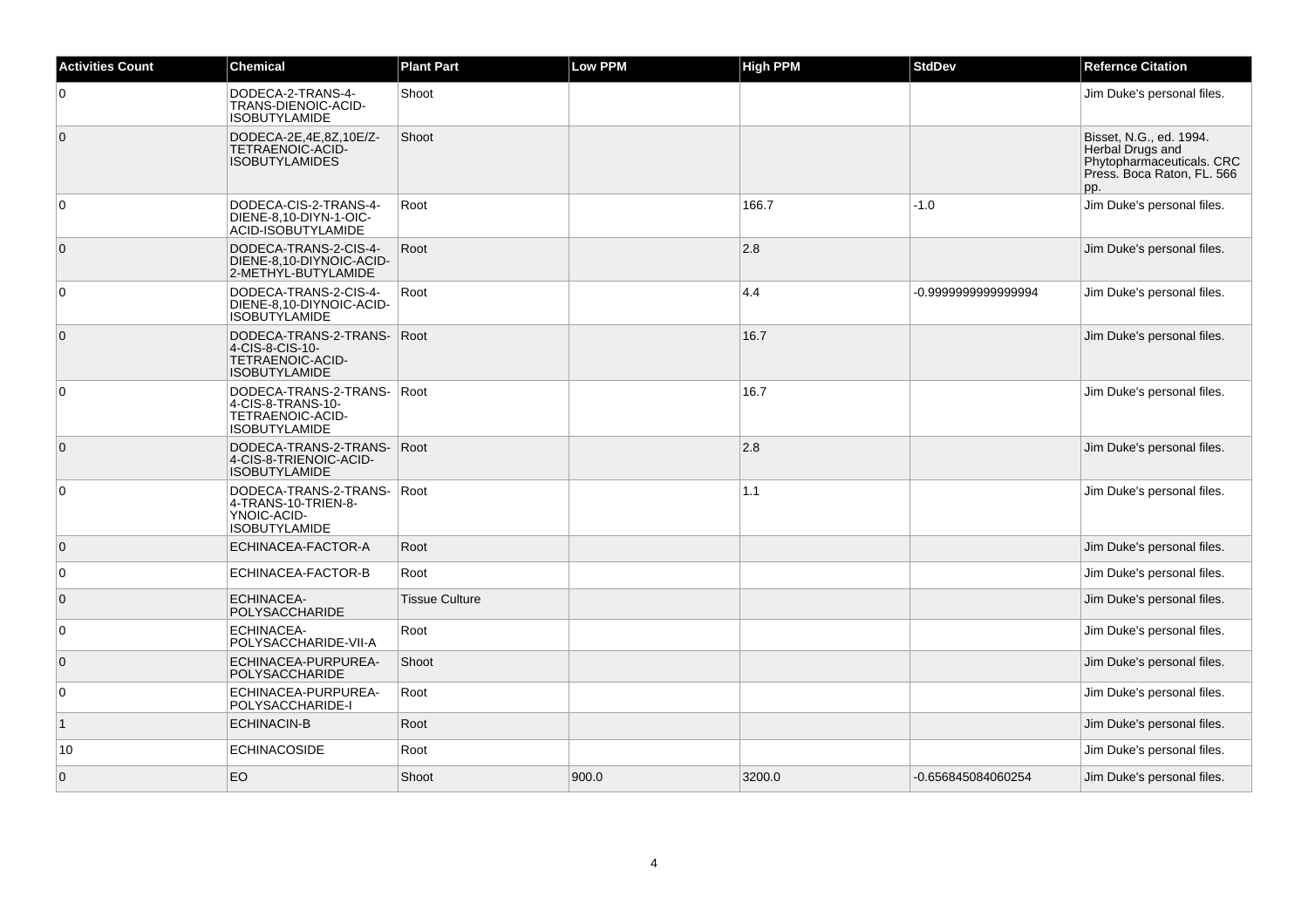| <b>Activities Count</b> | <b>Chemical</b>                                           | <b>Plant Part</b> | Low PPM | <b>High PPM</b> | <b>StdDev</b>         | <b>Refernce Citation</b>                                                                                                              |
|-------------------------|-----------------------------------------------------------|-------------------|---------|-----------------|-----------------------|---------------------------------------------------------------------------------------------------------------------------------------|
| 0                       | <b>EO</b>                                                 | Root              | 628.0   | 2500.0          | -0.5370357854651269   | ۵.                                                                                                                                    |
| $\overline{0}$          | EO                                                        | Flower            | 1300.0  | 4800.0          | -0.2635198701703331   | Jim Duke's personal files.                                                                                                            |
| $\overline{0}$          | <b>FAT</b>                                                | Root              | 3263.0  | 13000.0         | -0.3294780368795451   | Ξ.                                                                                                                                    |
| $\overline{0}$          | <b>FIBER(CRUDE)</b>                                       | Root              |         | 111000.0        | -0.008159256327467447 |                                                                                                                                       |
| $\overline{0}$          | FIBER(DIETARY)                                            | Root              |         | 512000.0        | 1.2403190416116665    | Ξ.                                                                                                                                    |
| $\overline{0}$          | GERMACRA-4(15)-5-<br>TRANS-10(14)-TRIEN-1-<br>BETA-OL     | Shoot             |         | 42.1            |                       | Jim Duke's personal files.                                                                                                            |
| 0                       | GERMACRANEDIOL-<br>EPOXIDE-CINNAMIC-ACID-<br><b>ESTER</b> | Root              |         |                 |                       | Jim Duke's personal files.                                                                                                            |
| $\overline{0}$          | GERMACRENE-ALCOHOL                                        | Shoot             |         |                 |                       | Leung, A. Y. and Foster, S.<br>1995. Encyclopedia of<br>Common Natural Ingredients<br>2nd Ed. John Wiley & Sons,<br>New York. 649 pp. |
| $\overline{2}$          | <b>GERMACRENE-D</b>                                       | Shoot             |         | 120.0           | -0.3032170149983238   |                                                                                                                                       |
| 12                      | <b>GLYCINE</b>                                            | Plant             |         |                 |                       | Leung, A. Y. and Foster, S.<br>1995. Encyclopedia of<br>Common Natural Ingredients<br>2nd Ed. John Wiley & Sons,<br>New York. 649 pp. |
| 0                       | <b>GLYCINE-BETAINE</b>                                    | Root              |         | 4500.0          | 1.0                   | Jim Duke's personal files.                                                                                                            |
| $\overline{0}$          | <b>GLYCINE-BETAINE</b>                                    | <b>Stem</b>       |         | 5650.0          | 1.0                   | Jim Duke's personal files.                                                                                                            |
| 0                       | <b>GLYCINE-BETAINE</b>                                    | Leaf              |         | 11200.0         | 1.0                   | Jim Duke's personal files.                                                                                                            |
| $\overline{0}$          | <b>GLYCINE-BETAINE</b>                                    | Flower            |         | 16450.0         | 1.0                   | Jim Duke's personal files.                                                                                                            |
| $\overline{0}$          | <b>GUM</b>                                                | Root              | 20080.0 | 80000.0         | -1.0883506063091624   | L.                                                                                                                                    |
| $\vert$ 1               | <b>HETEROXYLAN</b>                                        | Shoot             |         |                 |                       | Jim Duke's personal files.                                                                                                            |
| 19                      | <b>INULIN</b>                                             | Root              | 42670.0 | 170000.0        | -0.5352651016442753   | --                                                                                                                                    |
| $6\overline{6}$         | <b>IRON</b>                                               | Root              | 18.0    | 70.0            | -0.3399578709623491   |                                                                                                                                       |
| 0                       | <b>ISOTUSSILAGINE</b>                                     | Root              | 15.0    | 60.0            |                       | Bisset, N.G., ed. 1994.<br>Herbal Drugs and<br>Phytopharmaceuticals. CRC<br>Press. Boca Raton, FL. 566<br>pp.                         |
| $\overline{0}$          | KAEMPFEROL-3-0-<br><b>RUTINOSIDE</b>                      | Leaf              |         |                 |                       | Leung, A. Y. and Foster, S.<br>1995. Encyclopedia of<br>Common Natural Ingredients<br>2nd Ed. John Wiley & Sons,<br>New York. 649 pp. |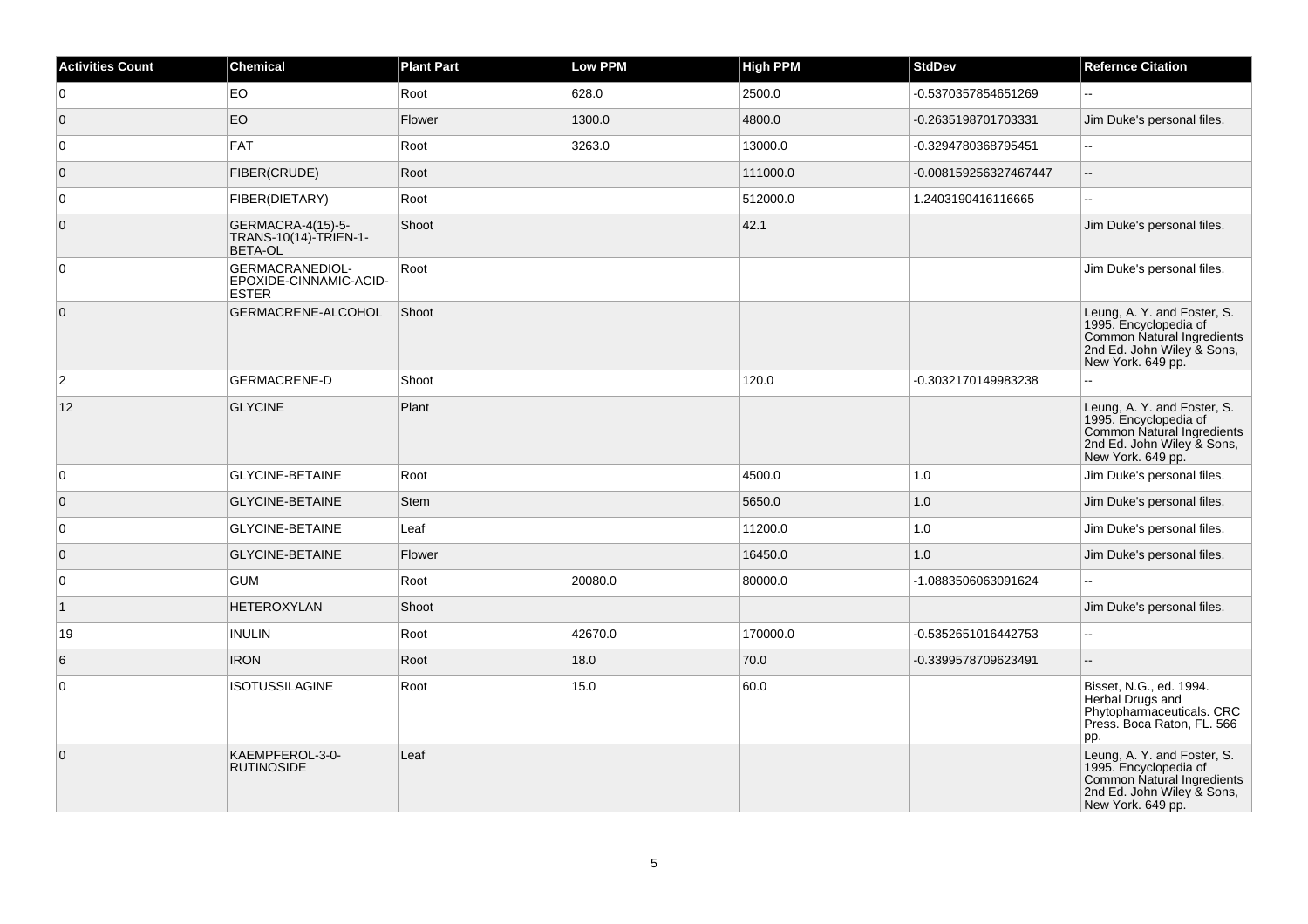| <b>Activities Count</b> | <b>Chemical</b>                                                                                | <b>Plant Part</b>     | <b>Low PPM</b> | <b>High PPM</b> | <b>StdDev</b>        | <b>Refernce Citation</b>                                                                                                                                                    |
|-------------------------|------------------------------------------------------------------------------------------------|-----------------------|----------------|-----------------|----------------------|-----------------------------------------------------------------------------------------------------------------------------------------------------------------------------|
| 65                      | <b>MAGNESIUM</b>                                                                               | Root                  | 467.0          | 1860.0          | -0.3732958440640499  | ă.                                                                                                                                                                          |
| 14                      | <b>MANGANESE</b>                                                                               | Root                  | 3.0            | 10.1            | -0.4252699671884822  |                                                                                                                                                                             |
| 0                       | METHYL-P-<br><b>HYDROXYCINNAMATE</b>                                                           | Shoot                 |                |                 |                      | Newall, C. A., Anderson, L. A.<br>and Phillipson, J. D. 1996.<br>Herbal Medicine - A Guide for<br>Health-care Professionals.<br>The Pharmaceutical Press,<br>London. 296pp. |
| 39                      | <b>NIACIN</b>                                                                                  | Root                  | 17.0           | 68.0            | 0.5147577614900641   |                                                                                                                                                                             |
| 25                      | P-COUMARIC-ACID                                                                                | Fruit Juice           |                |                 |                      | Jim Duke's personal files.                                                                                                                                                  |
| $\overline{0}$          | P-HYDROXYCINNAMIC-<br><b>ACID-METHYL-ESTER</b>                                                 | Plant                 |                |                 |                      | Leung, A. Y. and Foster, S.<br>1995. Encyclopedia of<br>Common Natural Ingredients<br>2nd Ed. John Wiley & Sons,<br>New York. 649 pp.                                       |
| $\overline{0}$          | PENTADECA-TRANS-2-CIS- Shoot<br>9-DIENE-12,14-DIYNOIC-<br>ACID-(2-HYDROXY-<br> ISOBÙTYL)-AMIDE |                       |                | 10.0            |                      | Jim Duke's personal files.                                                                                                                                                  |
| $\overline{0}$          | PENTADECA-TRANS-2-CIS- Shoot<br>9-DIENE-12.14-DIYNOIC-<br>ACID-ISOBÚTYLAMIDE                   |                       |                | 8.0             |                      | Jim Duke's personal files.                                                                                                                                                  |
| $\overline{4}$          | <b>PHOSPHORUS</b>                                                                              | Root                  | 198.0          | 790.0           | -0.47928982526561387 | $\overline{\phantom{a}}$                                                                                                                                                    |
| $\overline{0}$          | POLYSACCHARIDE                                                                                 | Plant                 |                |                 |                      | Jim Duke's personal files.                                                                                                                                                  |
| 0                       | POLYSACCHARIDE-A                                                                               | <b>Tissue Culture</b> |                |                 |                      | Jim Duke's personal files.                                                                                                                                                  |
| $\overline{0}$          | POLYSACCHARIDE-E                                                                               | <b>Tissue Culture</b> |                |                 |                      | Jim Duke's personal files.                                                                                                                                                  |
| $\overline{0}$          | POLYSACCHARIDE-F                                                                               | <b>Tissue Culture</b> |                |                 |                      | Jim Duke's personal files.                                                                                                                                                  |
| 14                      | <b>POTASSIUM</b>                                                                               | Root                  | 2031.0         | 8090.0          | -0.5629990790704673  | $-$                                                                                                                                                                         |
| $\overline{0}$          | <b>PROTEIN</b>                                                                                 | Root                  | 23092.0        | 92000.0         | -0.2966070707869874  | L.                                                                                                                                                                          |
| 176                     | <b>QUERCETIN</b>                                                                               | Leaf                  |                |                 |                      | Leung, A. Y. and Foster, S.<br>1995. Encyclopedia of<br>Common Natural Ingredients<br>2nd Ed. John Wiley & Sons,<br>New York. 649 pp.                                       |
| $\overline{0}$          | QUERCETIN-7-GLUCOSIDE Leaf                                                                     |                       |                |                 |                      | Leung, A. Y. and Foster, S.<br>1995. Encyclopedia of<br>Common Natural Ingredients<br>2nd Ed. John Wiley & Sons,<br>New York. 649 pp.                                       |
| $\overline{0}$          | <b>RESIN</b>                                                                                   | Root                  | 5020.0         | 20000.0         | -1.1686515095574843  |                                                                                                                                                                             |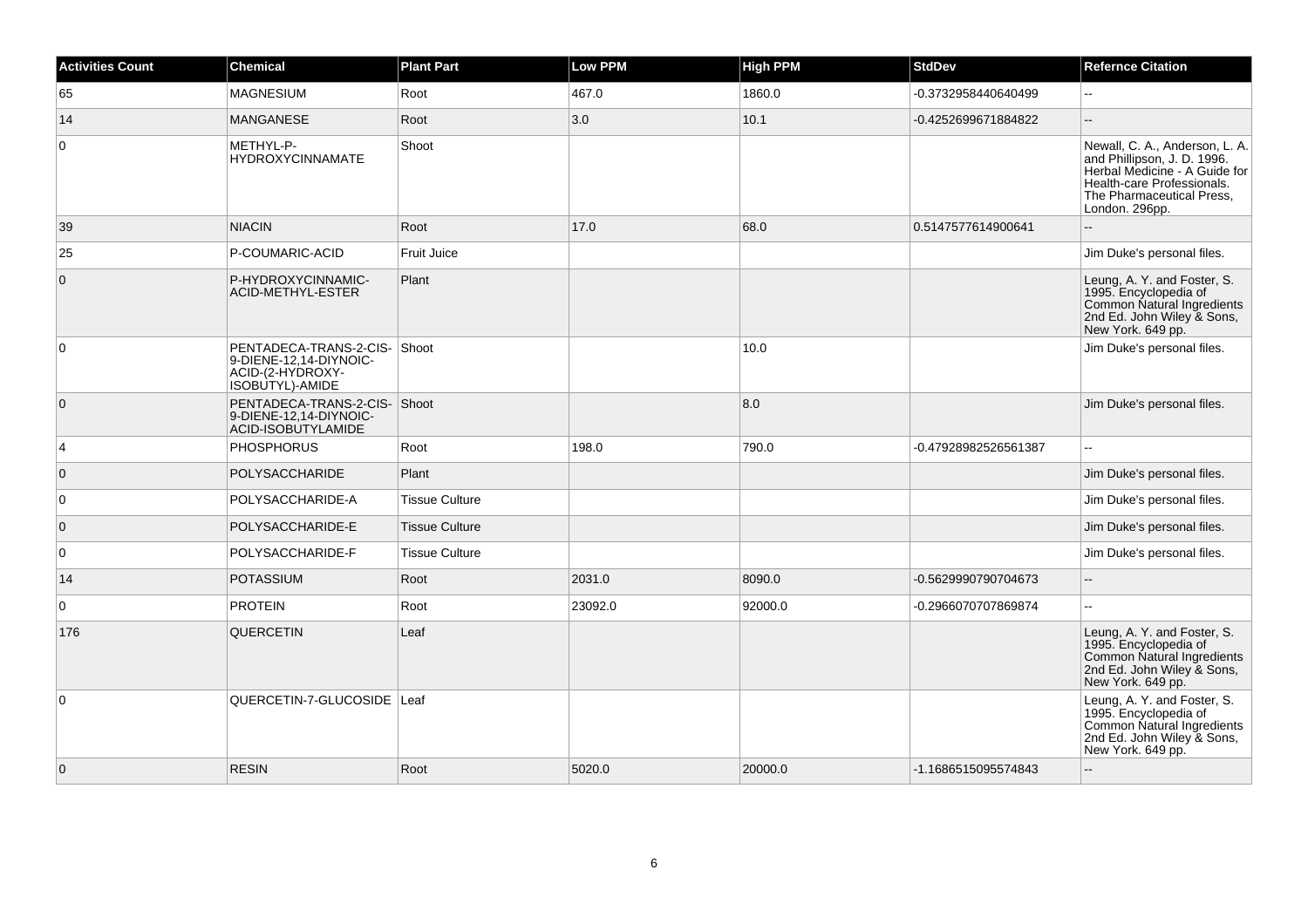| <b>Activities Count</b> | <b>Chemical</b>                                                      | <b>Plant Part</b> | <b>Low PPM</b> | <b>High PPM</b> | <b>StdDev</b>        | <b>Refernce Citation</b>                                                                                                              |
|-------------------------|----------------------------------------------------------------------|-------------------|----------------|-----------------|----------------------|---------------------------------------------------------------------------------------------------------------------------------------|
| 0                       | RHAMNOARABINOGALACT   Root<br>AN                                     |                   |                |                 |                      | Bisset, N.G., ed. 1994.<br>Herbal Drugs and<br>Phytopharmaceuticals. CRC<br>Press. Boca Raton, FL. 566<br>pp.                         |
| $\overline{0}$          | RHAMNOARABINOGALACT Shoot<br><b>AN</b>                               |                   |                |                 |                      | Jim Duke's personal files.                                                                                                            |
| 15                      | <b>RIBOFLAVIN</b>                                                    | Root              | 3.0            | 12.0            | 1.734423986242379    |                                                                                                                                       |
| 87                      | <b>RUTIN</b>                                                         | Leaf              |                |                 |                      | Leung, A. Y. and Foster, S.<br>1995. Encyclopedia of<br>Common Natural Ingredients<br>2nd Ed. John Wiley & Sons,<br>New York. 649 pp. |
| $\overline{4}$          | <b>RUTOSIDE</b>                                                      | Leaf              |                |                 |                      | Leung, A. Y. and Foster, S.<br>1995. Encyclopedia of<br>Common Natural Ingredients<br>2nd Ed. John Wiley & Sons,<br>New York. 649 pp. |
| 60                      | <b>SELENIUM</b>                                                      | Root              | 0.5            | 2.1             | -0.21306605490417255 |                                                                                                                                       |
| $\overline{4}$          | SILICON                                                              | Root              | 8.0            | 30.1            | -0.20463462833135423 | $\sim$                                                                                                                                |
| $\overline{1}$          | SODIUM                                                               | Root              | 23.0           | 90.0            | -0.4708671369343761  |                                                                                                                                       |
| 5                       | <b>STARCH</b>                                                        | Root              | 30120.0        | 120000.0        | -0.818804895582863   | $\sim$                                                                                                                                |
| 14                      | <b>SUCROSE</b>                                                       | Root              |                | 34000.0         | -0.9160418188104167  | Jim Duke's personal files.                                                                                                            |
| 0                       | <b>THIAMINE</b>                                                      | Root              | 0.7            | 2.6             | -0.3397593870321354  |                                                                                                                                       |
| $\overline{4}$          | <b>TIN</b>                                                           | Root              | 4.3            | 17.0            | 0.05222691114208539  | $\overline{\phantom{a}}$                                                                                                              |
| 0                       | TRIDEC-1-ENE-3-5-7-9-11-<br>PENTAYNE                                 | Stem              |                | 100.0           | -1.0                 | Jim Duke's personal files.                                                                                                            |
| $\overline{0}$          | TRIDEC-1-ENE-3-5-7-9-11-<br><b>PENTAYNE</b>                          | Flower            |                | 5000.0          | 1.0                  | Jim Duke's personal files.                                                                                                            |
| $\overline{0}$          | TRIDEC-1-ENE-3-5-7-9-11-<br>PENTAYNE                                 | Root              | 1.7            | 12500.0         | 1.3010874649309312   | Jim Duke's personal files.                                                                                                            |
| $\overline{0}$          | TRIDECA-1,3-DIENE-<br>5,7,9,11-TETRAYNE                              | Root              |                | 100.0           |                      | Jim Duke's personal files.                                                                                                            |
| $\overline{0}$          | TRIDECA-1-11-DIENE-3-5-7- Flower<br>9-TETRAYNE                       |                   |                |                 |                      | Jim Duke's personal files.                                                                                                            |
| $\overline{0}$          | TRIDECA-1-11-DIENE-3-5-7- Root<br>9-TETRAYNE                         |                   |                | 100.0           | -0.5513525242543177  | Jim Duke's personal files.                                                                                                            |
| 0                       | TRIDECA-2-TRANS-7-CIS-<br>DIENE-10,12-DIYNOIC-<br>ACID-ISOBUTYLAMIDE | Root              |                |                 |                      | Jim Duke's personal files.                                                                                                            |
| $\overline{0}$          | TRIDECA-8,10,12-TRIENE-<br>2,4,6-TRIYNE                              | Flower            |                |                 |                      | Jim Duke's personal files.                                                                                                            |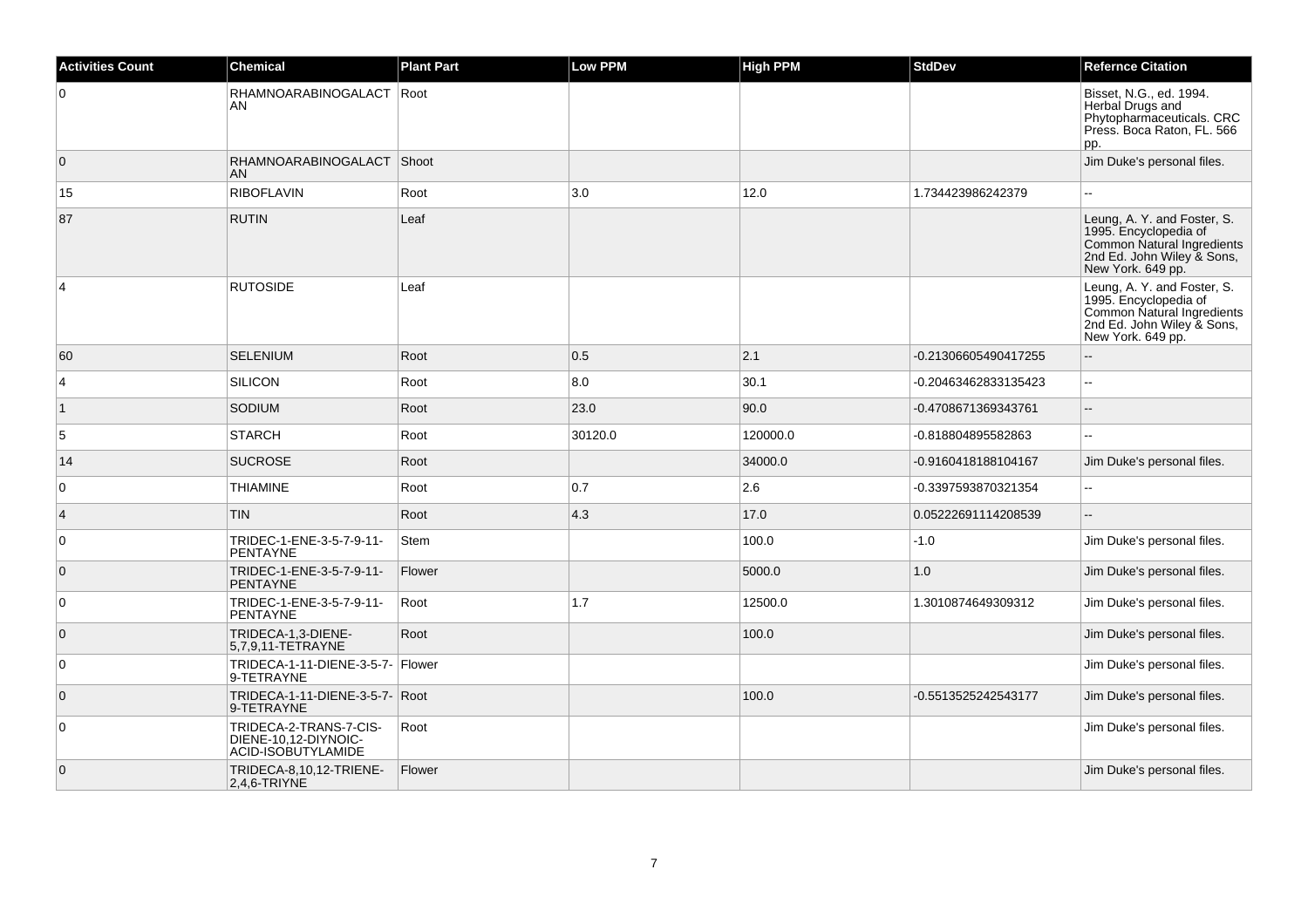| <b>Activities Count</b> | <b>Chemical</b>                                                                               | <b>Plant Part</b> | Low PPM | <b>High PPM</b> | <b>StdDev</b>      | <b>Refernce Citation</b>                                                                                                              |
|-------------------------|-----------------------------------------------------------------------------------------------|-------------------|---------|-----------------|--------------------|---------------------------------------------------------------------------------------------------------------------------------------|
| $\overline{0}$          | TRIDECA-8,10,12-TRIENE-<br>2,4,6-TRIYNE                                                       | Root              | 200.0   | 300.0           | 1.0                | Jim Duke's personal files.                                                                                                            |
| $\overline{0}$          | TRIDECA-TRANS-2-CIS-7-<br>DIENE-10,12-DIYNOIC-<br>ACID-(2-METHYL-BUTYL)-<br>AMIDE             | Shoot             |         | 1.2             |                    | Jim Duke's personal files.                                                                                                            |
| $\overline{0}$          | TRIDECA-TRANS-2-CIS-7-<br>DIENE-10.12-DIYNOIC-<br>ACID-ISOBUTYLAMIDE                          | Root              |         | 4.4             | -0.999999999999998 | Jim Duke's personal files.                                                                                                            |
| $\overline{0}$          | TRIDECA-TRANS-2-CIS-7-<br>DIENE-10.12-DIYNOIC-<br>ACID-ISOBUTYLAMIDE                          | Shoot             |         | 20.0            |                    | Jim Duke's personal files.                                                                                                            |
| $\overline{0}$          | TRIDECA-TRANS-2-TRANS-Shoot<br>6-CIS-8-TRIENE-10,12-<br>DIYNOIC-ACID-<br><b>ISOBUTYLAMIDE</b> |                   | 2.0     | 3.2             |                    | Jim Duke's personal files.                                                                                                            |
| $\overline{0}$          | <b>TUSSILAGIN</b>                                                                             | Plant             |         |                 |                    | Jim Duke's personal files.                                                                                                            |
| $\overline{1}$          | <b>TUSSILAGINE</b>                                                                            | Root              | 15.0    | 60.0            |                    |                                                                                                                                       |
| $\overline{0}$          | UNDECA-2-CIS-4-TRANS-<br>DIENE-8,10-DIYNOIC-ACID-<br><b>ISOBUTYLAMIDE</b>                     | Root              |         |                 |                    | Jim Duke's personal files.                                                                                                            |
| 0                       | UNDECA-2-TRANS-4-CIS-<br>8,10-DIYNOIC-ACID-<br><b>ISOBUTYLAMIDE</b>                           | Shoot             |         |                 |                    | Jim Duke's personal files.                                                                                                            |
| $\overline{0}$          | UNDECA-2-TRANS-4-CIS-<br>DIENE-8,10-DIYNOIC-ACID-<br>2-METHYL-BUTYLAMIDE                      | Root              |         |                 |                    | Jim Duke's personal files.                                                                                                            |
| $\overline{0}$          | UNDECA-2-TRANS-4-CIS-<br>DIENE-8,10-DIYNOIC-ACID-<br><b>ISOBUTYLAMIDE</b>                     | Root              |         |                 |                    | Jim Duke's personal files.                                                                                                            |
| $\overline{0}$          | UNDECA-CIS-2-TRANS-4-<br>DIENE-2,4-DIYN-1-OIC-<br>ACID-ISOBUTYLAMIDE                          | Root              |         | 166.7           | $-1.0$             | Jim Duke's personal files.                                                                                                            |
| 0                       | UNDECA-CIS-2-TRANS-4-<br>DIENE-8,10-DIYNOIC-ACID-<br><b>ISOBUTYLAMIDE</b>                     | Root              |         | 12.8            | $-1.0$             | Jim Duke's personal files.                                                                                                            |
| $\overline{0}$          | UNDECA-TRANS-2-CIS-4-<br>DIENE-8,10-DIYNOIC-ACID-<br>2-METHYL-BUTYLAMIDE                      | Root              |         | 1.7             |                    | Jim Duke's personal files.                                                                                                            |
| 0                       | UNDECA-TRANS-2-CIS-4-<br>DIENE-8.10-DIYNOIC-ACID-<br><b>ISOBUTYLAMIDE</b>                     | Root              |         | 5.6             | $-1.0$             | Jim Duke's personal files.                                                                                                            |
| 28                      | <b>VANILLIN</b>                                                                               | Shoot             |         | 2.4             |                    | Jim Duke's personal files.                                                                                                            |
| 28                      | VANILLIN                                                                                      | Plant             |         |                 |                    | Leung, A. Y. and Foster, S.<br>1995. Encyclopedia of<br>Common Natural Ingredients<br>2nd Ed. John Wiley & Sons,<br>New York. 649 pp. |